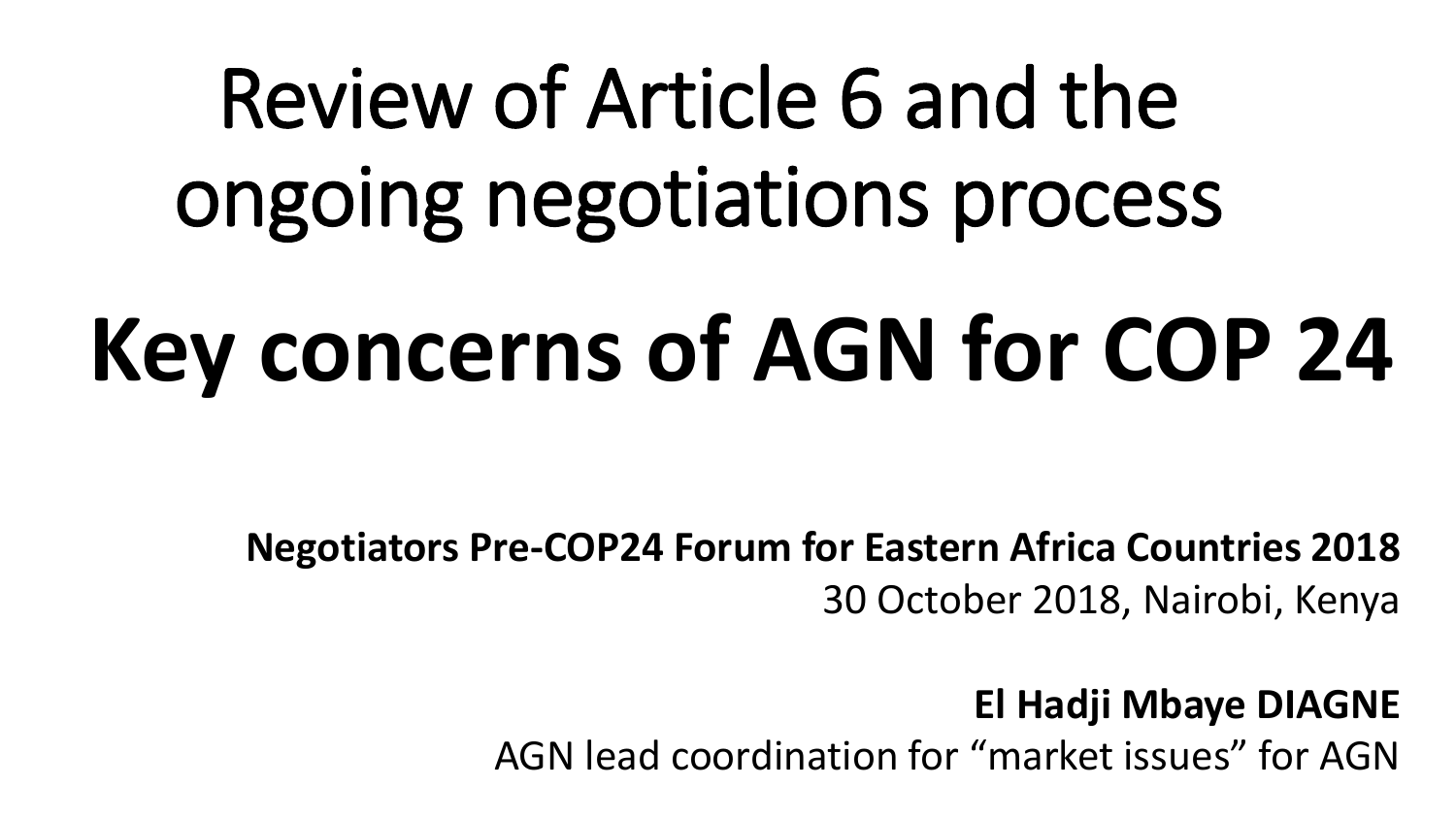#### General

- How to ensure that issues forwarded to 2019 will be completed on time?
- How to ensure a balance between cooperative approaches (6.2) and the mechanism for mitigation and sustainable development (6.4)?
- How to allow large participation while ensuring environmental entigrity?
- How to ensure better participation of african countries in all article 6 mechanisms/approaches?
- How M.O. from existing cooperation between african countries can be used to implement NDCs?
- How to increase the ambition on mitigation and adaptation with the use of article 6 mechanisms?
- How to avoid double counting for mitigation activities use under article 6 mechanisms and other schemes (e.g. ICAO)?
- How ensure revenues for the Adaptation fund?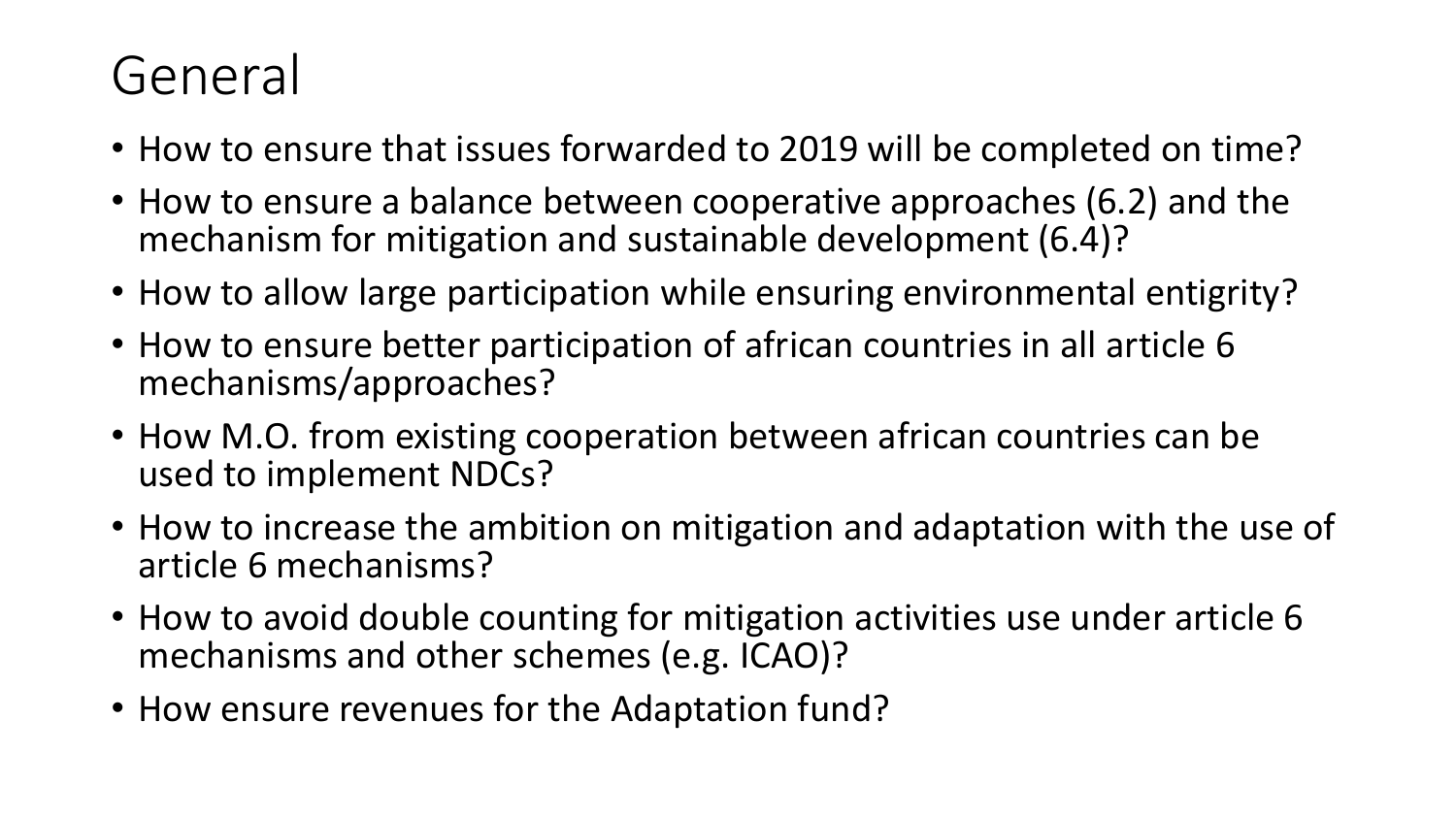## Article 6.2 (1)

- Scope of the guidance
	- Transfer and acquisition of ITMOs or also creation, issuance, use, retirement, carry over/banking, etc…
- Nature of the oversight of cooperative approches:
	- Consistency of cooperation between Parties with the guidance
	- Technical review of the Parties' reports on ITMOs
- Reporting:
	- Ex-ante reporting?
	- Periodic and ex-post Party
- Corresponding adjustment
	- budget-based, emissions-based, buffer registry based, emission reductions based?
	- Timing?
- Specific guidance for sectors/greenhouse gases/emissions and removals etc
	- Inside or inside and outside sectors covered by parties' NDCs?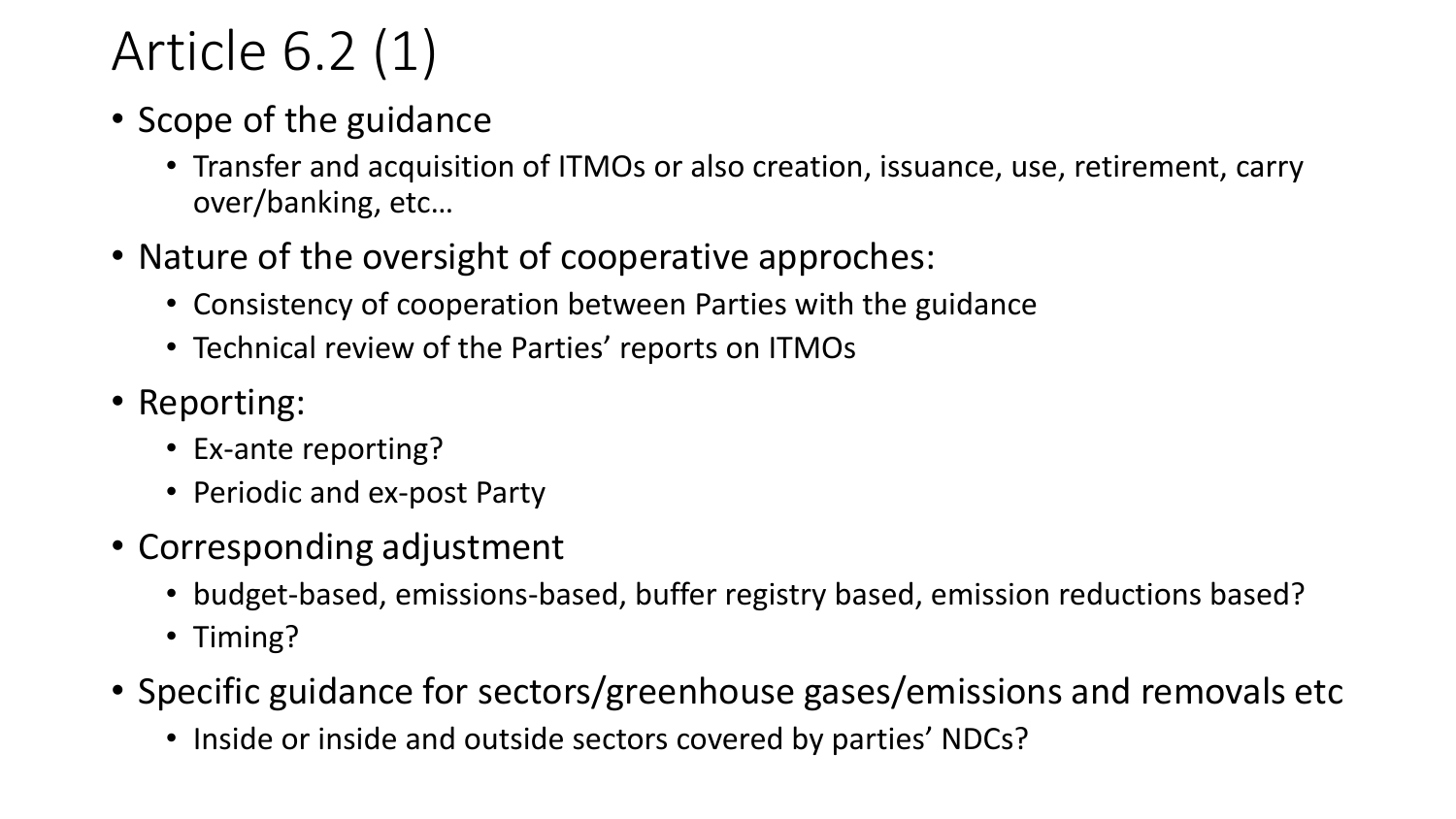## Article 6.2 (2)

- Specific guidance for uses for purposes other than towards achievement of nationally determined contributions;
- Relationship with article 6.4 mechanism
	- Application of guidance for 6.4 ER if internationally transferred;
	- Share of proceeds and Overal Mitigation in Global Emissions,
- Registry requirements
	- Domestic, secretariat, international transaction log, database, etc…
- Limits on creation and first transfer
	- On creation and first transfer, on use towards NDCs
- **Work plan of follow-up work to be carried out in 2019**
	- Requests the SBSTA to develop recommendations for the implementation of
		- Special circumstances of LDCs and SIDSs, ITMOs, Governance, Reporting, Corresponding adjustment, Specific guidance for sectors/greenhouse gases, Specific guidance for pre-2020/2021 units/internationally transferred mitigation outcomes , Application of this guidance to emission reductions certified under the mechanism established by Article 6, paragraph 4 , Infrastructure.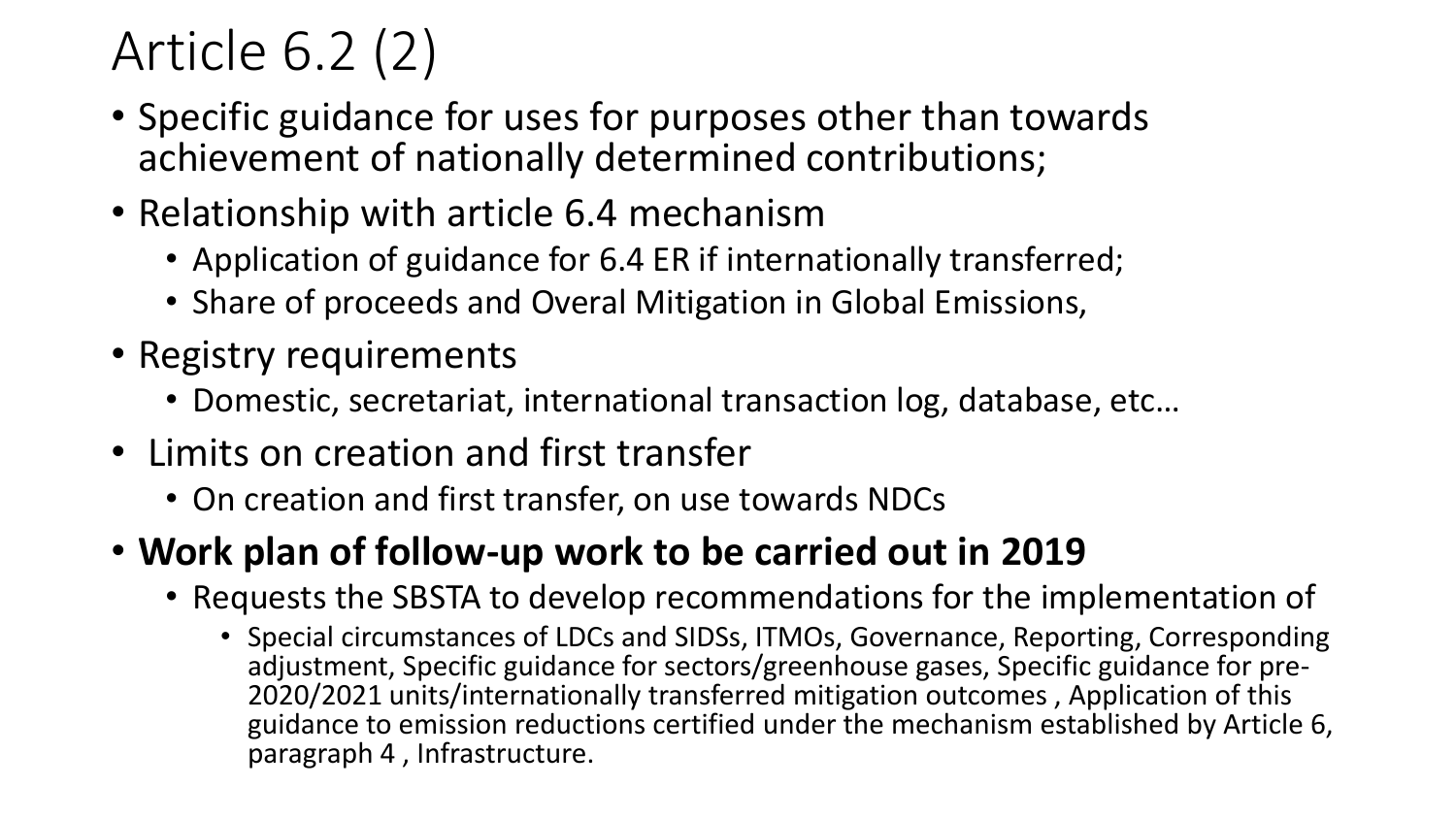#### Article 6.4 (1)

- Scope and nature of activities to be credited
	- Emission reductions, removals, avoidance, mitigation co-benefits of adaptation?
	- Projects, programmes, sectoral approaches, policies?
- Supervisory body
	- Membership, composition, role
- Participation requirements
	- Participation requirements and responsabilities of Host Party, acquiring and transfering Party, using Parties, other actors,
- Eligible mitigation activities
	- mitigation activities inside or outside the host Party's NDC
- Relationship with NDC
	- Additionality in the context of NDCs, baselines in relation with national NDCs and other policies?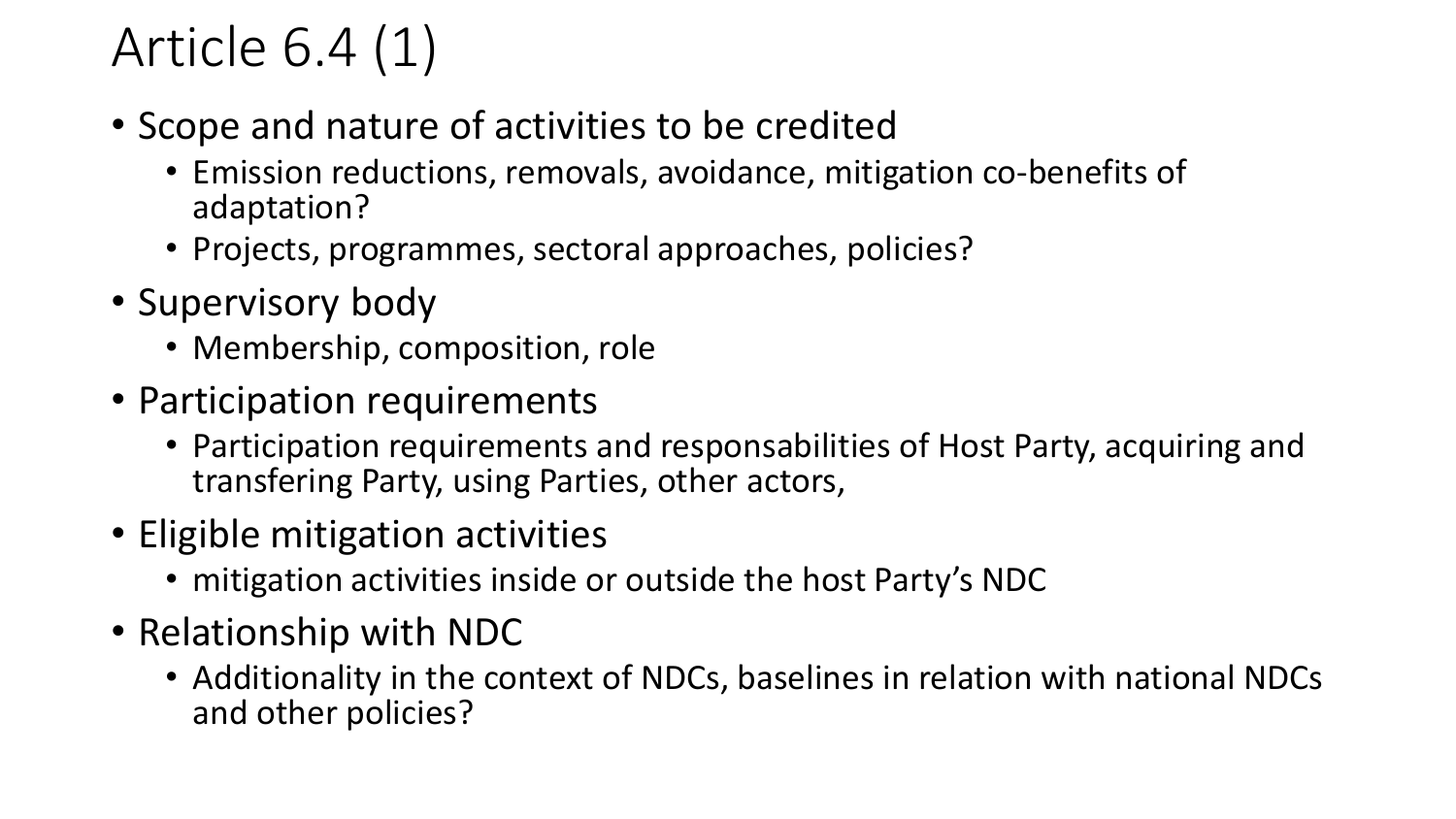## Article 6.4 (2)

- Implementation of Share of proceeds and overall mitigation in global emissions
	- Rate and timing of SoP;
	- Implementation of the OMGE
- Avoiding the use of emission reductions by more than one Party
- Uses for purposes other than towards achievement of NDCs
- Limits
- Transition of the Kyoto Protocol mechanisms:
	- Modalities for the transition of infrastructures, activities, units and accreditation standards ?
- Addressing negative social and economic impacts under Article 4, paragraph 15
- Work plan of follow-up work to be carried in 2019:
	- Requests the SBSTA to develop recommendations on the implementation of:
		- Special circumstances of LDCs and SIDs, Supervisory Body, Participation requirements and responsibilities of host Parties, eligible mitigation activities, SoP, KP transition.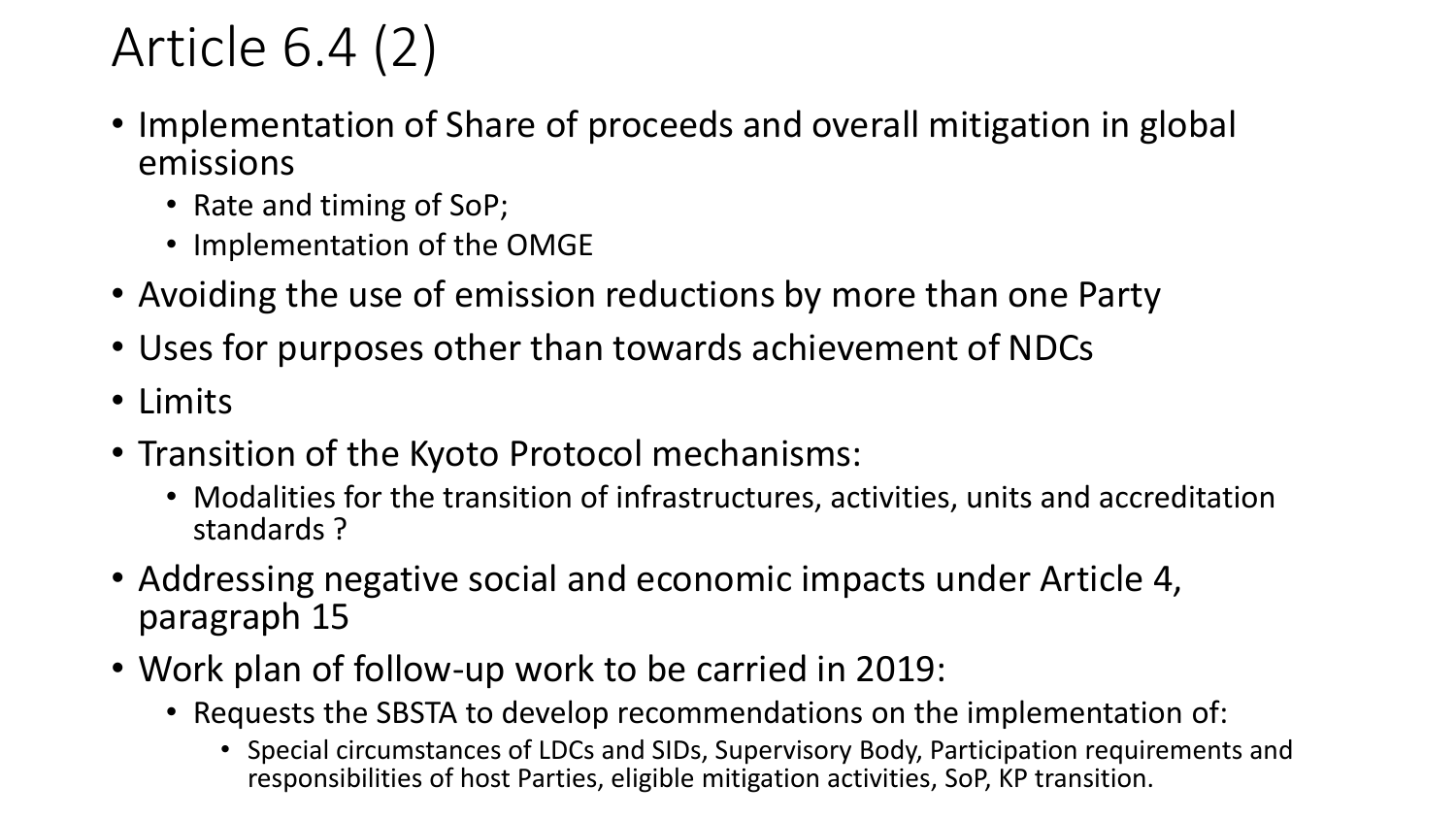#### Article 6.8

- Clartity of purpose:
	- Important instrument in the cooperation tool box
	- Potential to respond to a wide varity of well identified needs
	- Need to manage the challenge between unwiedly (something for everyone) and manageable (structure to be able to deliver realistically)
- Scope of the non-market approaches under the framework
	- the aims referred to in Article 6, paragraph 8(a), (b) and (c) or at least one of the aim;
- Governance of the framework
- Nature of oversight
	- Need for a task force, in session forum or to be define later
- Activities, modalities, reporting
	- Menu of possibilities that need to be refine to tangible work programme activities and implemented from 2019 onwards
- Adaption benefit mechanism
- Work plan of follow-up work to be carried in 2019:
	- Governance of the framework , Modalities of the work programme , Work programme activities, Reporting.